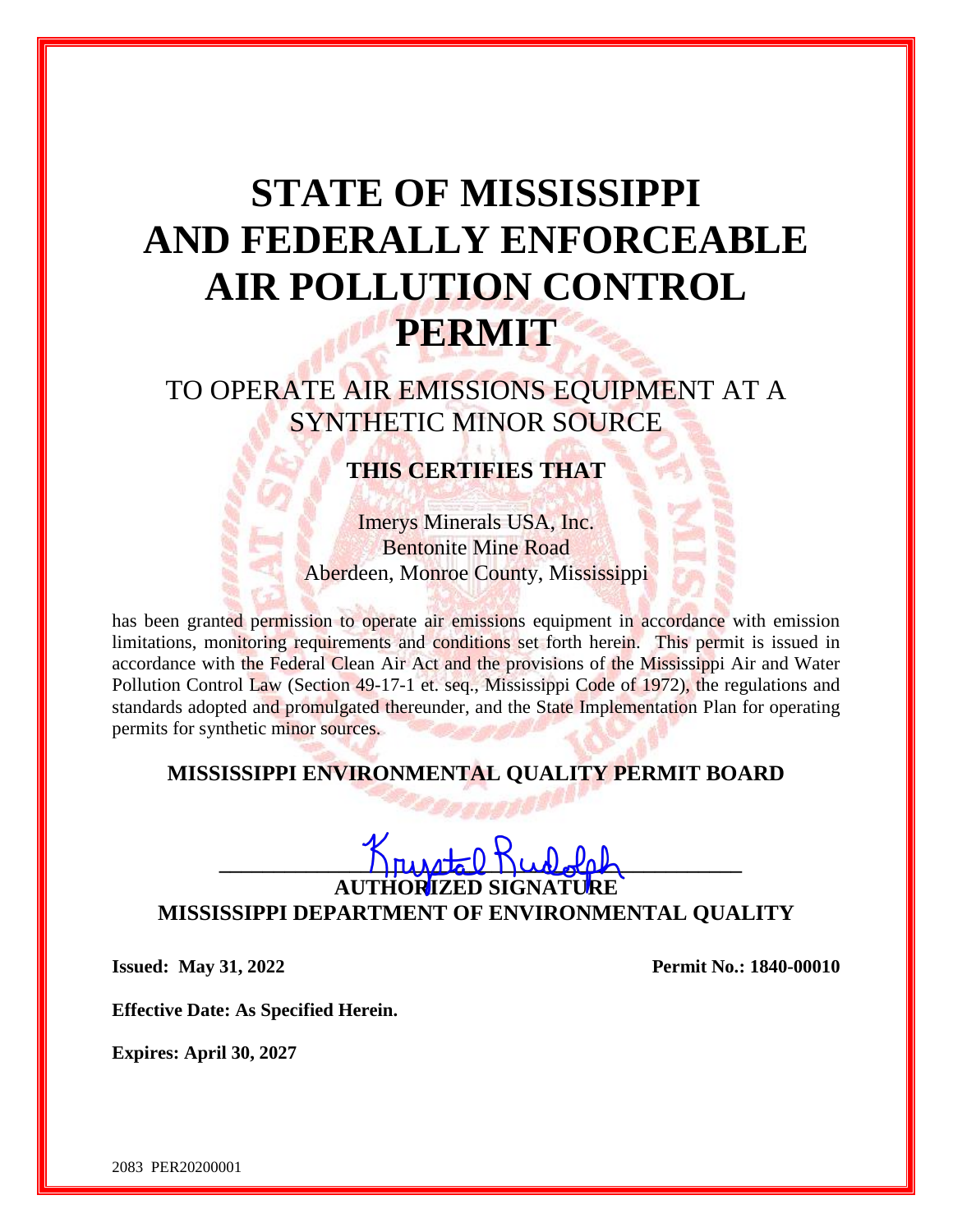## **SECTION 1**

#### **A. GENERAL CONDITIONS**

1. This permit is for air pollution control purposes only.

(Ref.: 11 Miss. Admin. Code Pt. 2, R. 2.1.D.)

2. This permit is a Federally-approved permit to operate a synthetic minor source as described in 11 Miss. Admin. Code Pt. 2, R. 2.4.D.

(Ref.: 11 Miss. Admin. Code Pt. 2, R. 2.4.D.)

3. Any activities not identified in the application are not authorized by this permit.

(Ref.: Miss. Code Ann. 49-17-29 1.b)

4. The knowing submittal of a permit application with false information may serve as the basis for the Permit Board to void the permit issued pursuant thereto or subject the applicant to penalties for constructing or operating without a valid permit.

(Ref.: 11 Miss. Admin. Code Pt. 2, R. 2.2.B(5).)

5. The issuance of a permit does not release the permittee from liability for constructing or operating air emissions equipment in violation of any applicable statute, rule, or regulation of state or federal environmental authorities.

(Ref.: 11 Miss. Admin. Code Pt. 2, R. 2.2.B(7).)

6. It shall not be a defense for a permittee in an enforcement action that it would have been necessary to halt or reduce the permitted activity in order to maintain compliance with the conditions of this permit unless halting or reducing activity would create an imminent and substantial endangerment threatening the public health and safety of the lives and property of the people of this state.

(Ref.: 11 Miss. Admin. Code Pt. 2, R. 2.2.B(15)(a).)

7. The issuance of this permit does not convey any property rights in either real or personal property, or any exclusive privileges, nor does it authorize any injury to private property or any invasion of personal rights, nor any infringement of Federal, State or local laws or regulations.

(Ref.: 11 Miss. Admin. Code Pt. 2, R. 2.2.B(15)(c).)

8. The permittee shall allow the Mississippi Department of Environmental Quality (MDEQ) Office of Pollution Control and the Mississippi Environmental Quality Permit Board and/or their authorized representatives, upon the presentation of credentials: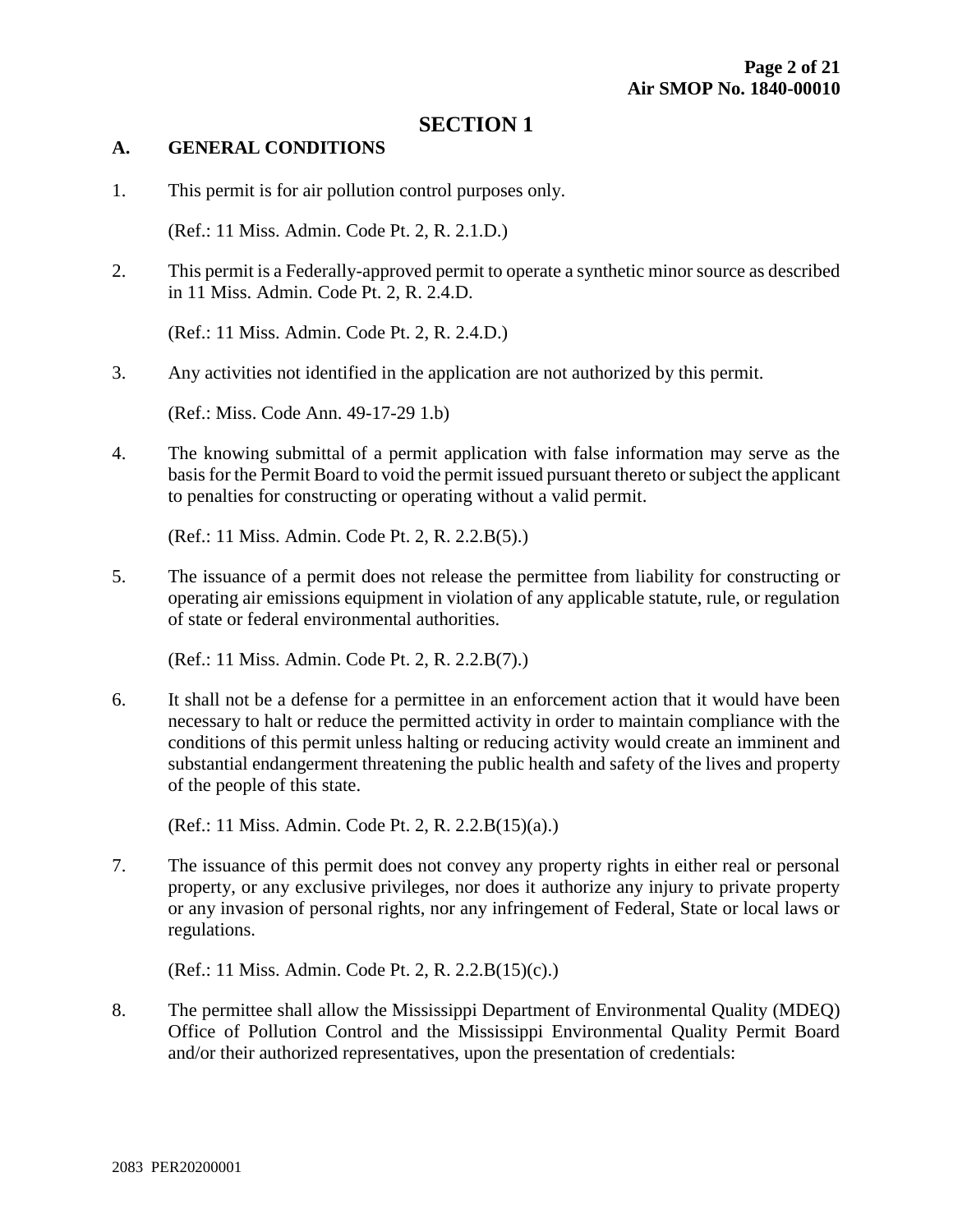- (a) To enter upon the permittee's premises where an air emission source is located or in which any records are required to be kept under the terms and conditions of this permit, and
- (b) At reasonable times to have access to and copy any records required to be kept under the terms and conditions of this permit; to inspect any monitoring equipment or monitoring method required in this permit; and to sample any air emission.

(Ref.: Miss. Code Ann. 49-17-21)

9. Except for data determined to be confidential under the Mississippi Air & Water Pollution Control Law, all reports prepared in accordance with the terms of this permit shall be available for public inspection at the offices of the Mississippi Department of Environmental Quality Office of Pollution Control.

(Ref.: Miss. Code Ann. 49-17-39)

10. The provisions of this permit are severable. If any provision of this permit, or the application of any provision of this permit to any circumstances, is challenged or held invalid, the validity of the remaining permit provisions and/or portions thereof or their application to other persons or sets of circumstances, shall not be affected thereby.

(Ref.: 11 Miss. Admin. Code Pt. 2, R. 2.1.D(7).)

11. This permit does not authorize a modification as defined in Mississippi Administrative Code, Title 11, Part 2, Chapter 2 – "Permit Regulations for the Construction and/or Operation of Air Emission Equipment". A modification may require a Permit to Construct and a modification of this permit.

"Modification" is defined as [a]ny physical change in or change in the method of operation of a facility which increases the actual emissions or the potential uncontrolled emissions of any air pollutant subject to regulation under the Federal Act emitted into the atmosphere by that facility or which results in the emission of any air pollutant subject to regulation under the Federal Act into the atmosphere not previously emitted. A physical change or change in the method of operation shall not include:

- (a) Routine maintenance, repair, and replacement;
- (b) Use of an alternative fuel or raw material by reason of an order under Sections 2(a) and (b) of the Federal Energy Supply and Environmental Coordination Act of 1974 (or any superseding legislation) or by reason of a natural gas curtailment plan pursuant to the Federal Power Act;
- (c) Use of an alternative fuel by reason of an order or rule under Section 125 of the Federal Act;
- (d) Use of an alternative fuel or raw material by a stationary source which: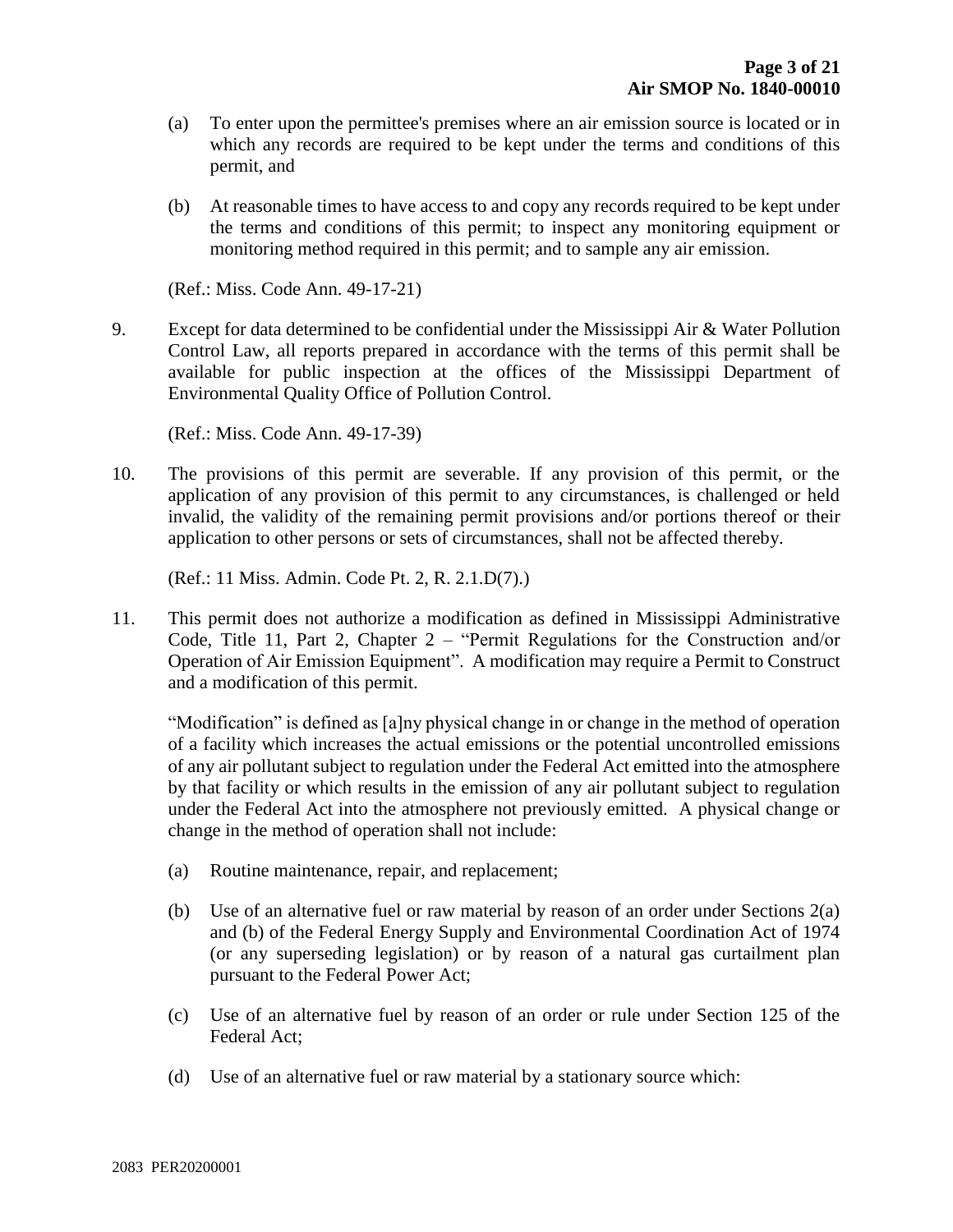- (1) The source was capable of accommodating before January 6, 1975, unless such change would be prohibited under any federally enforceable permit condition which was established after January 6, 1975, pursuant to 40 CFR 52.21 or under regulations approved pursuant to 40 CFR Part 51 – Subpart I, or 40 CFR 51.166; or
- (2) The source is approved to use under any permit issued under 40 CFR 52.21 or under regulations approved pursuant to 40 CFR Part 51 – Subpart I, or 40 CFR 51.166;
- (e) An increase in the hours of operation or in the production rate unless such change would be prohibited under any federally enforceable permit condition which was established after January 6, 1975, pursuant to 40 CFR 52.21 or under regulations approved pursuant to 40 CFR Part 51 – Subpart I or 40 CFR 51.166; or
- (f) Any change in ownership of the stationary source.

(Ref.: 11 Miss. Admin. Code Pt. 2, R. 2.1.C(15).)

#### **B. GENERAL OPERATIONAL CONDITIONS**

1. Should the Executive Director of the Mississippi Department of Environmental Quality declare an Air Pollution Emergency Episode, the permittee will be required to operate in accordance with the permittee's previously approved Emissions Reduction Schedule or, in the absence of an approved schedule, with the appropriate requirements specified in Mississippi Administrative Code, Title 11, Part 2, Chapter 3 – "Regulations for the Prevention of Air Pollution Emergency Episodes" – for the level of emergency declared.

(Ref.: 11 Miss. Admin. Code Pt. 2, R. 2.10.)

2. Any diversion from or bypass of collection and control facilities is prohibited, except as provided for in Mississippi Administrative Code, Title 11, Part 2, Chapter 1, Rule 1.10 – "Provisions for Upsets, Startups, and Shutdowns".

(Ref.: 11 Miss. Admin. Code Pt. 2, R. 1.10.)

3. Solids removed in the course of control of air emissions shall be disposed of in a manner such as to prevent the solids from becoming windborne and to prevent the materials from entering State waters without the proper environmental permits.

(Ref.: Miss. Code Ann. 49-17-29 1.a(i and ii.))

- 4. Except as otherwise specified herein, the permittee shall be subject to the following provisions with respect to upsets, start-ups, and shutdowns.
	- (a) Upsets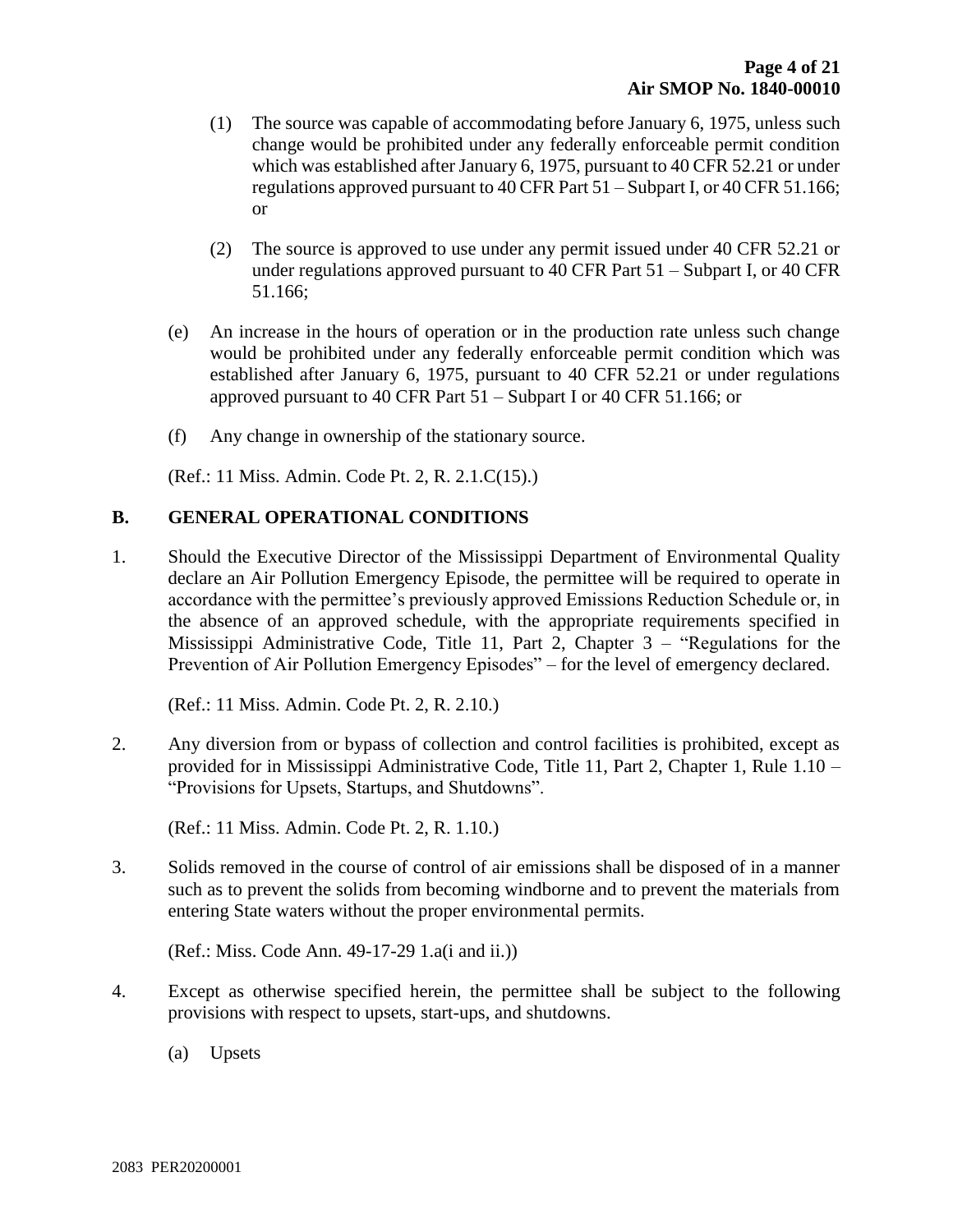- (1) For an upset defined in 11 Miss. Admin. Code Pt. 2, R. 1.2., the Commission may pursue an enforcement action for noncompliance with an emission standard or other requirement of an applicable rule, regulation, or permit. In determining whether to pursue enforcement action, and/or the appropriate enforcement action to take, the Commission may consider whether the source has demonstrated through properly signed contemporaneous operating logs or other relevant evidence the following:
	- (i) An upset occurred and that the source can identify the cause(s) of the upset;
	- (ii) The source was at the time being properly operated;
	- (iii) During the upset the source took all reasonable steps to minimize levels of emissions that exceeded the emission standard or other requirement of an applicable rule, regulation, or permit;
	- (iv) That within five (5) working days of the time the upset began, the source submitted a written report to the Department describing the upset, the steps taken to mitigate excess emissions or any other noncompliance, and the corrective actions taken and;
	- (v) That as soon as practicable but no later than twenty-four (24) hours of becoming aware of an upset that caused an immediate adverse impact to human health or the environment beyond the source boundary or caused a general nuisance to the public, the source provided notification to the Department.
- (2) In any enforcement proceeding by the Commission, the source seeking to establish the occurrence of an upset has the burden of proof.
- (3) This provision is in addition to any upset provision contained in any applicable requirement.
- (4) These upset provisions apply only to enforcement actions by the Commission and are not intended to prohibit the EPA or third party enforcement actions.
- (b) Start-ups and Shutdowns (as defined by 11 Miss. Admin. Code Pt. 2, R. 1.2.)
	- (1) Start-ups and shutdowns are part of normal source operation. Emission limitations apply during start-ups and shutdowns unless source specific emission limitations or work practice standards for start-ups and shutdowns are defined by an applicable rule, regulation, or permit.
	- (2) Where the source is unable to comply with existing emission limitations established under the State Implementation Plan (SIP) and defined in Mississippi Administrative Code, Title 11, Part 2, Chapter 1, the Department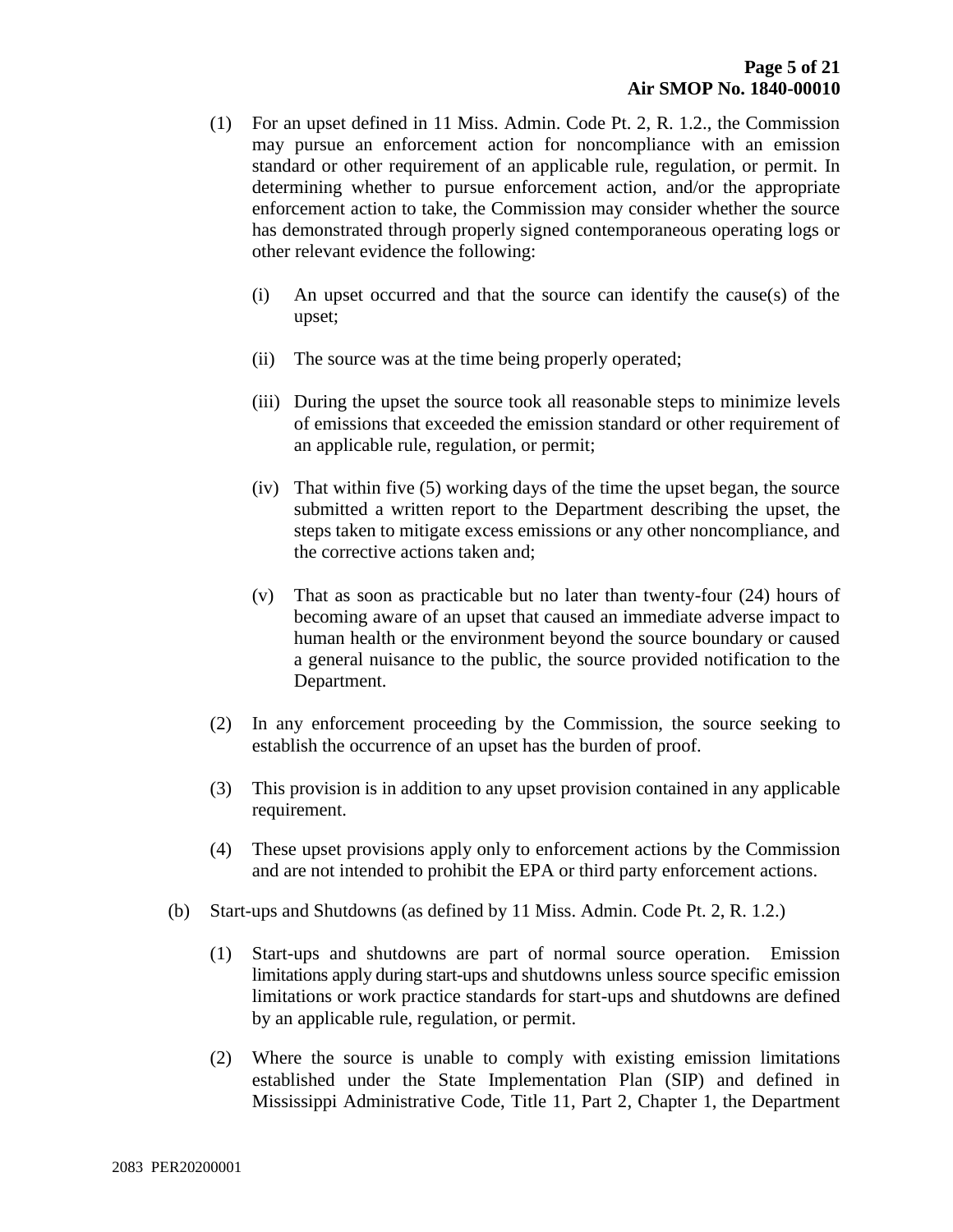will consider establishing source specific emission limitations or work practice standards for start-ups and shutdowns. Source specific emission limitations or work practice standards established for start-ups and shutdowns are subject to the requirements prescribed in 11 Miss. Admin. Code Pt. 2, R. 1.10.B(2)(a) through (e).

(3) Where an upset as defined in Rule 1.2 occurs during startup or shutdown, see the upset requirements above.

(Ref.: 11 Miss. Admin. Code Pt. 2, R. 1.10.)

- 5. *Compliance Testing*: Regarding compliance testing:
	- (a) The results of any emissions sampling and analysis shall be expressed both in units consistent with the standards set forth in any Applicable Rules and Regulations of this permit and in units of mass per time.
	- (b) Compliance testing will be performed at the expense of the permittee.
	- (c) Each emission sampling and analysis report shall include but not be limited to the following:
		- (1) Detailed description of testing procedures;
		- (2) Sample calculation(s);
		- (3) Results; and
		- (4) Comparison of results to all Applicable Rules and Regulations and to emission limitations in the permit.

(Ref.: 11 Miss. Admin. Code Pt. 2, R. 2.6.B(3), (4), and (6).)

#### **C. PERMIT RENEWAL / MODIFICATION / TRANSFER / TERMINATION**

1. For renewal of this permit, the applicant shall make application not less than one-hundred eighty (180) days prior to the expiration date of the permit substantiated with current emissions data, test results or reports or other data as deemed necessary by the Mississippi Environmental Quality Permit Board.

If the applicant submits a timely and complete application pursuant to this paragraph and the Permit Board, through no fault of the applicant, fails to act on the application on or before the expiration date of the existing permit, the applicant shall continue to operate the stationary source under the terms and conditions of the expired permit, which shall remain in effect until final action on the application is taken by the Permit Board. Permit expiration terminates the source's ability to operate unless a timely and complete renewal application has been submitted.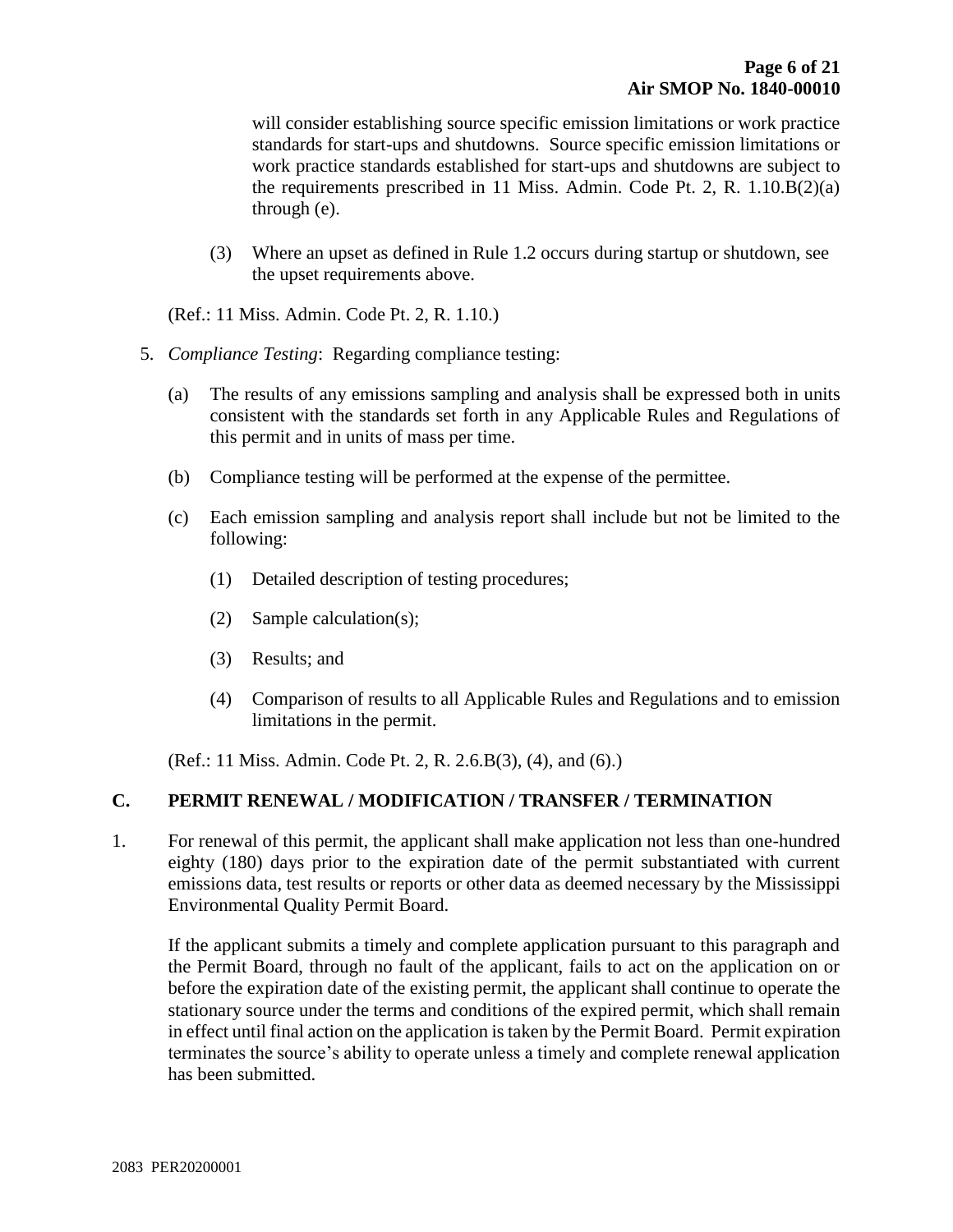(Ref.: 11 Miss. Admin. Code Pt. 2, R. 2.8.)

2. The permittee shall furnish to the MDEQ within a reasonable time any information the MDEQ may request in writing to determine whether cause exists for modifying, revoking and reissuing, or terminating the permit or to determine compliance with the permit. Upon request, the permittee shall also furnish to the MDEQ copies of records required to be kept by the permit or, for information claimed to be confidential, the permittee shall furnish such records to the MDEQ along with a claim of confidentiality. The permittee may furnish such records directly to the Administrator along with a claim of confidentiality.

(Ref.: 11 Miss. Admin. Code Pt. 2, R. 2.2.B(15)(d).)

3. The permit and/or any part thereof may be modified, revoked, reopened and reissued, or terminated for cause. Sufficient cause for a permit to be reopened shall exist when an air emissions stationary source becomes subject to Title V. The filing of a request by the permittee for a permit modification, revocation and reissuance, or termination, or of a notification of planned changes or anticipated noncompliance does not stay any permit condition.

(Ref.: 11 Miss. Admin. Code Pt. 2, R. 2.2.B(15)(b).)

- 4. After notice and opportunity for a hearing, this permit may be modified, suspended, or revoked in whole or in part during its term for cause including (but not limited to):
	- (a) Persistent violation of any terms or conditions of this permit.
	- (b) Obtaining this permit by misrepresentation or failure to disclose fully all relevant facts; or
	- (c) A change in federal, state, or local laws or regulations that require either a temporary or permanent reduction or elimination of previously authorized air emission.

(Ref.: 11 Miss. Admin. Code Pt. 2, R. 2.2.C.)

5. This permit may only be transferred upon approval of the Mississippi Environmental Quality Permit Board.

(Ref.: 11 Miss. Admin. Code Pt. 2, R. 2.16.B.)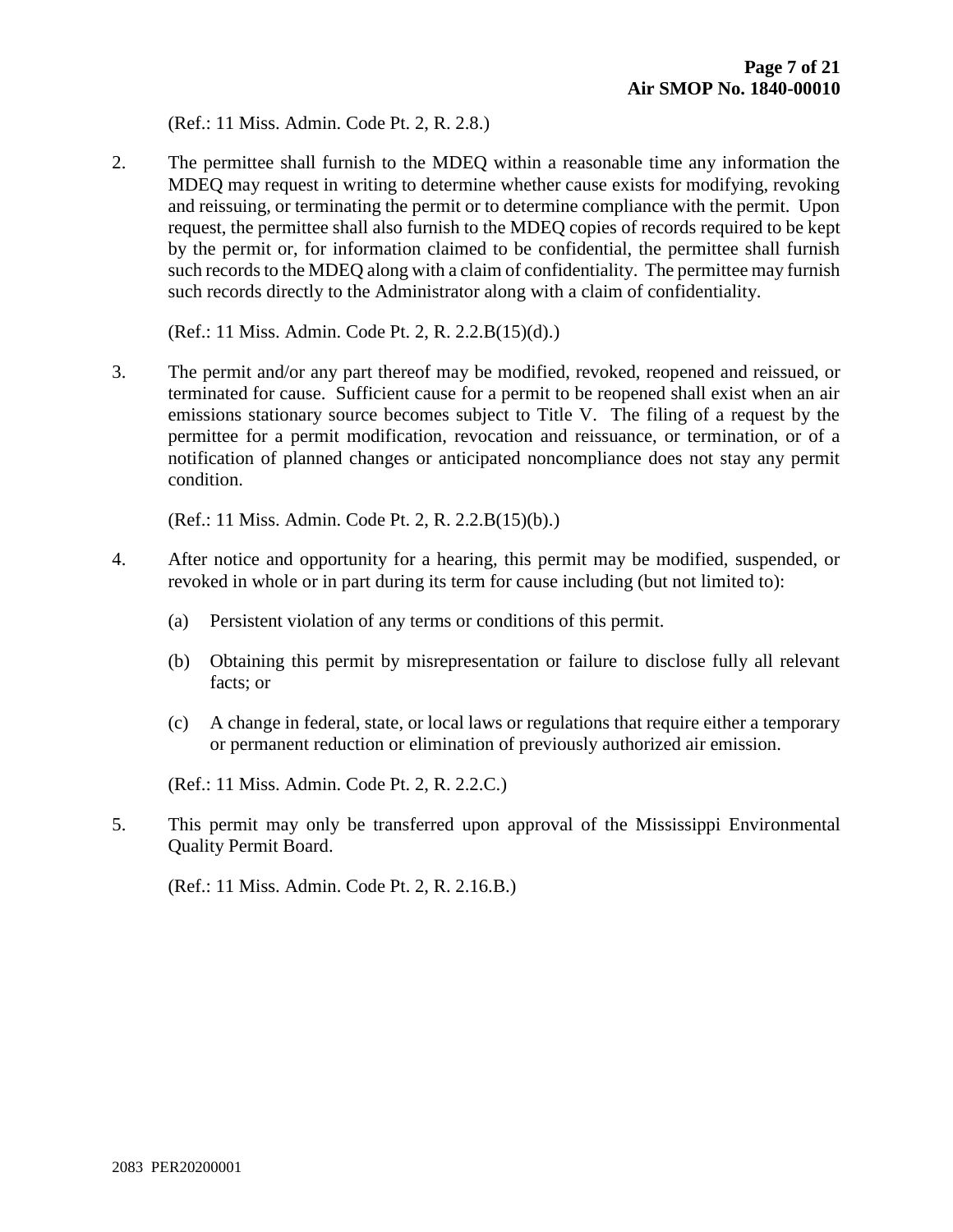## **SECTION 2 EMISSION POINT DESCRIPTION**

The permittee is authorized to operate air emissions equipment, as described in the following table:

| <b>Emission</b><br>Point | <b>Description</b>                                                                                                                                                                                                                                                                                               |  |  |  |
|--------------------------|------------------------------------------------------------------------------------------------------------------------------------------------------------------------------------------------------------------------------------------------------------------------------------------------------------------|--|--|--|
| $AA-000$                 | Facility-Wide (Imerys Minerals USA, Inc.)                                                                                                                                                                                                                                                                        |  |  |  |
| AA-001                   | 60 Tons / Hour (TPH) Concurrent Rotary Dryer [equipped with 45 MMBTU / hour dual fuel-fired (natural<br>gas and fuel oil) burner; includes a 75-ton roller mill surge bin (BN-02) and roller mill feed elevator (BE-<br>02); overall emissions are routed to a common baghouse (DC-01); constructed before 1986] |  |  |  |
| AA-002                   | 26 TPH Roller Mill (RL-01) [equipped with a baghouse (DC-02); constructed before August 1983]                                                                                                                                                                                                                    |  |  |  |
| $AA-003$                 | 20 TPH Roller Mill (RL-02) [equipped with a baghouse (DC-03); constructed before August 1983]                                                                                                                                                                                                                    |  |  |  |
| AA-004                   | Apron Feeder Operations [includes an apron feeder burner (FE-01), an apron feeder heater, a dryer surge<br>bin (BN-01), and a crude clay belt conveyor (BC-03); constructed before August 1983]                                                                                                                  |  |  |  |
| $AA-005$                 | Product Storage Silo (SI-01) [equipped with a baghouse (DC-05); constructed before August 1983]                                                                                                                                                                                                                  |  |  |  |
| AA-006                   | Packing / Rail Load-Out Bucket Elevator (BE-04) [includes four (4) product storage bins (SI-01 through SI-<br>04); overall emissions are routed to a common baghouse (DC-06); constructed before August 1983]                                                                                                    |  |  |  |
| AA-007                   | Mill Feed Bucket Elevator (BE-03) [includes four (4) product storage bins (SI-05 through SI-08); emissions<br>are routed to a common baghouse (DC-07); constructed before August 1983]                                                                                                                           |  |  |  |
| AA-008                   | 100 TPH Truck Loading Process [includes a 100-ton storage silo (SI-09); emissions are routed to a<br>baghouse (DC-08); constructed before August 1983]                                                                                                                                                           |  |  |  |
| AA-009                   | 100 TPH Packing Machine (BA-01) [includes a 100-ton packer surge bin (BN-03); overall emissions are<br>routed to a common baghouse (DC-09); constructed before August 1983]                                                                                                                                      |  |  |  |
| AA-009a                  | 12 TPH Bulk Bag Filling Station (BA-02) [includes a reclaim hopper (HO-01); modified after April 2008]                                                                                                                                                                                                           |  |  |  |
| AA-010                   | 100 TPH Railcar Loading Process [emissions are routed to a baghouse (DC-10); constructed before August<br>1983]                                                                                                                                                                                                  |  |  |  |
| AA-011                   | C&D Conveyor (BC-04) [emissions are routed to the baghouse attributed to Emission Point AA-001 (DC-<br>01); modified after April 2008]                                                                                                                                                                           |  |  |  |
| AA-012                   | 125 TPH Shredder Feed Belt Conveyor (BC-01) [modified after April 2008]                                                                                                                                                                                                                                          |  |  |  |
| AA-013                   | 125 TPH Stacker Belt Conveyor (BC-02) [modified after April 2008]                                                                                                                                                                                                                                                |  |  |  |
| AA-014                   | 100 TPH Clay Shredder (CR-01) [modified after April 2008]                                                                                                                                                                                                                                                        |  |  |  |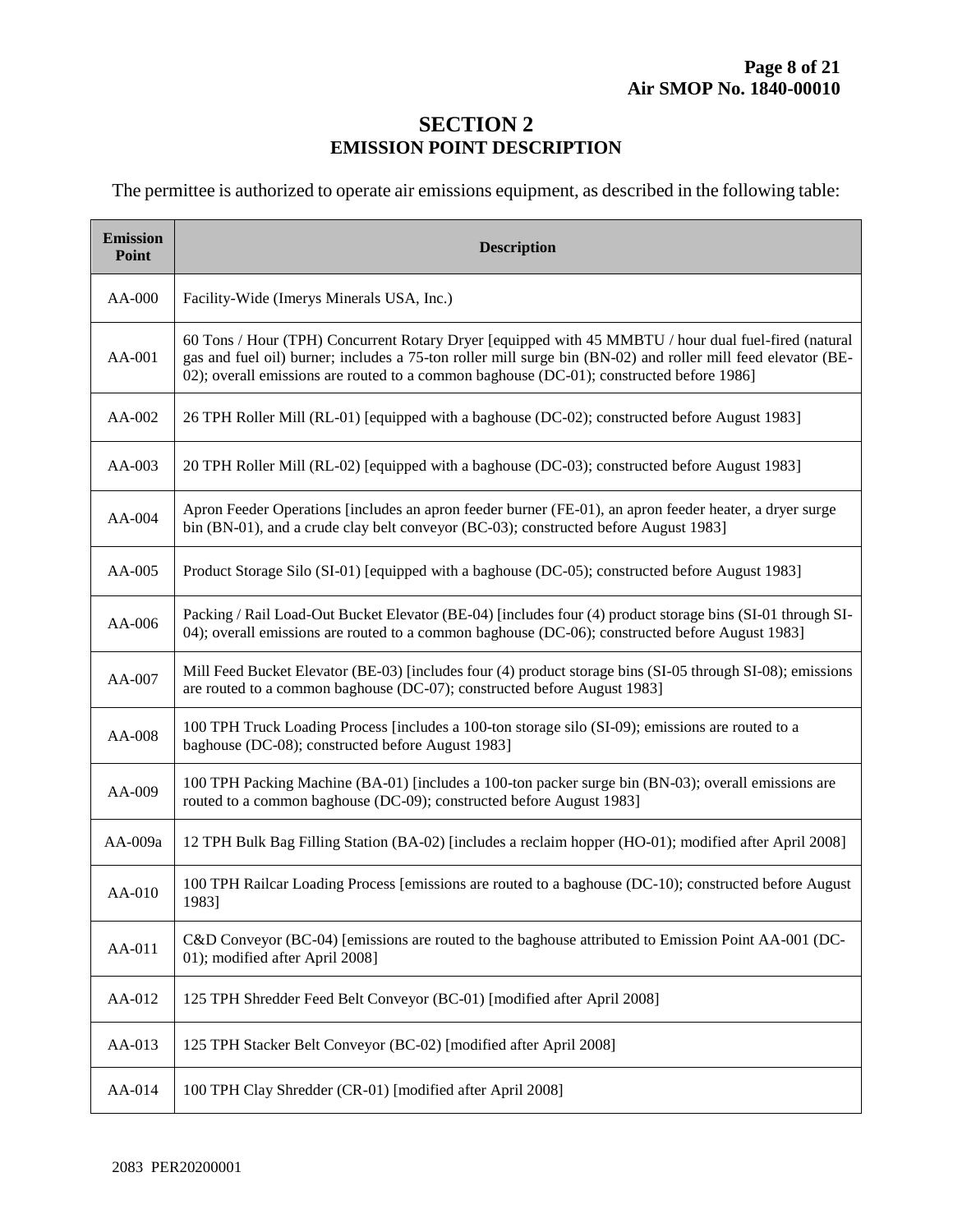| <b>Emission</b><br>Point | <b>Description</b>                     |
|--------------------------|----------------------------------------|
| AA-018                   | 500 Gallon Diesel Storage Tank (TK-04) |
| AA-019                   | Brazing and Welding Equipment          |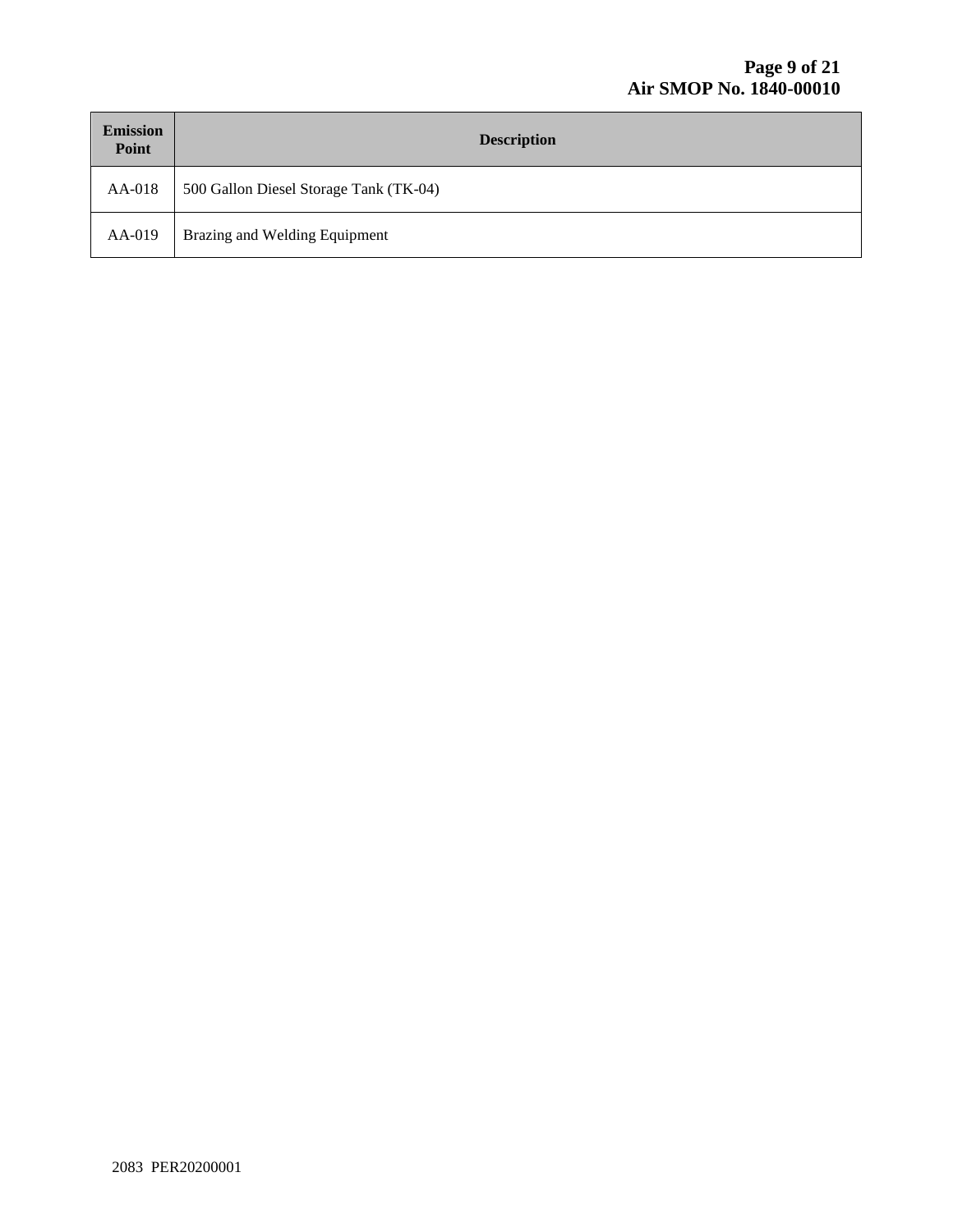## **SECTION 3 EMISSION LIMITATIONS AND STANDARDS**

| <b>Emission</b><br>Point(s)                     | <b>Applicable Requirement</b>                                                                                                                                  | <b>Condition</b><br><b>Number</b> | Pollutant /<br><b>Parameter</b>     | <b>Limitation / Standard</b>                       |  |
|-------------------------------------------------|----------------------------------------------------------------------------------------------------------------------------------------------------------------|-----------------------------------|-------------------------------------|----------------------------------------------------|--|
| $AA-000$<br>(Facility-<br>Wide)                 | 11 Miss. Admin. Code Pt. 2, R.<br>1.3.A.                                                                                                                       | 3.1                               | Opacity (Smoke)                     | $\leq 40\%$                                        |  |
|                                                 | 11 Miss. Admin. Code Pt. 2, R.<br>1.3.B.                                                                                                                       | 3.2                               | Opacity                             |                                                    |  |
|                                                 | 11 Miss. Admin. Code Pt. 2, R.<br>1.3.C.                                                                                                                       | 3.3                               | Air Pollutants                      | General Nuisance Clause                            |  |
|                                                 | 11 Miss. Admin. Code Pt. 2, R.<br>$1.3.F(1)$ .                                                                                                                 | 3.4                               | PM (filterable)                     | $E = 4.1 \cdot (p^{0.67})$                         |  |
|                                                 | 11 Miss. Admin. Code Pt. 2, R.<br>2.2.B.(10).                                                                                                                  | 3.5                               | PM (filterable)                     | 245.0 tpy (Rolling 12-Month Total)                 |  |
|                                                 | (PSD Avoidance Limit)                                                                                                                                          |                                   |                                     |                                                    |  |
|                                                 | 11 Miss. Admin. Code Pt. 2, R.<br>2.2.B.(10).                                                                                                                  | 3.6                               | $PM_{10}$<br>(filterable only)      | 95.0 tpy (Rolling 12-Month Total)                  |  |
|                                                 | (Title V Avoidance Limit)                                                                                                                                      |                                   |                                     |                                                    |  |
|                                                 | 11 Miss. Admin. Code Pt. 2, R.<br>2.2.B.(10).                                                                                                                  | 3.7                               | $PM / PM_{10}$<br>(filterable only) | <b>Operational Requirements</b><br>(Baghouses)     |  |
| AA-001                                          | 11 Miss. Admin. Code Pt. 2, R.<br>1.3.D.(1)(b).                                                                                                                | 3.8                               | <b>PM</b>                           | $E = 0.8808 \cdot (I^{-0.1667})$                   |  |
| AA-009a<br>AA-011<br>AA-012<br>AA-013<br>AA-014 | 40 CFR Part 60, Subpart OOO -<br>Standards of Performance for<br>Nonmetallic Mineral Processing<br>Plants<br>40 CFR 60.670(a)(1), (e), and<br>(f); Subpart OOO | 3.9                               | <b>PM</b><br>Opacity                | General Applicability                              |  |
|                                                 |                                                                                                                                                                |                                   |                                     |                                                    |  |
|                                                 | 40 CFR 60.672(b), (d), and<br>Table 3; Subpart OOO                                                                                                             | 3.10                              | Opacity<br>(fugitive emissions)     | $\leq$ 7% (From Baghouse and Building<br>Openings) |  |
| AA-011                                          | 40 CFR 60.672(b) and Table 2;<br>Subpart OOO                                                                                                                   | 3.11                              | <b>PM</b>                           | $0.014$ grains / dscf (or 0.032 grams /<br>dscm)   |  |

- 3.1 For Emission Point AA-000 (Facility-Wide), except as otherwise specified or limited herein, the permittee shall not cause or allow the emission of smoke from a point source into the open air from any manufacturing, industrial, commercial or waste disposal process that exceeds forty (40) percent opacity subject to the exceptions provided below:
	- (a) Start-up operations may produce emissions that exceed 40% opacity for up to fifteen (15) minutes per start-up in any one (1) hour and not to exceed three (3) start-ups per stack in any twenty-four (24) hour period.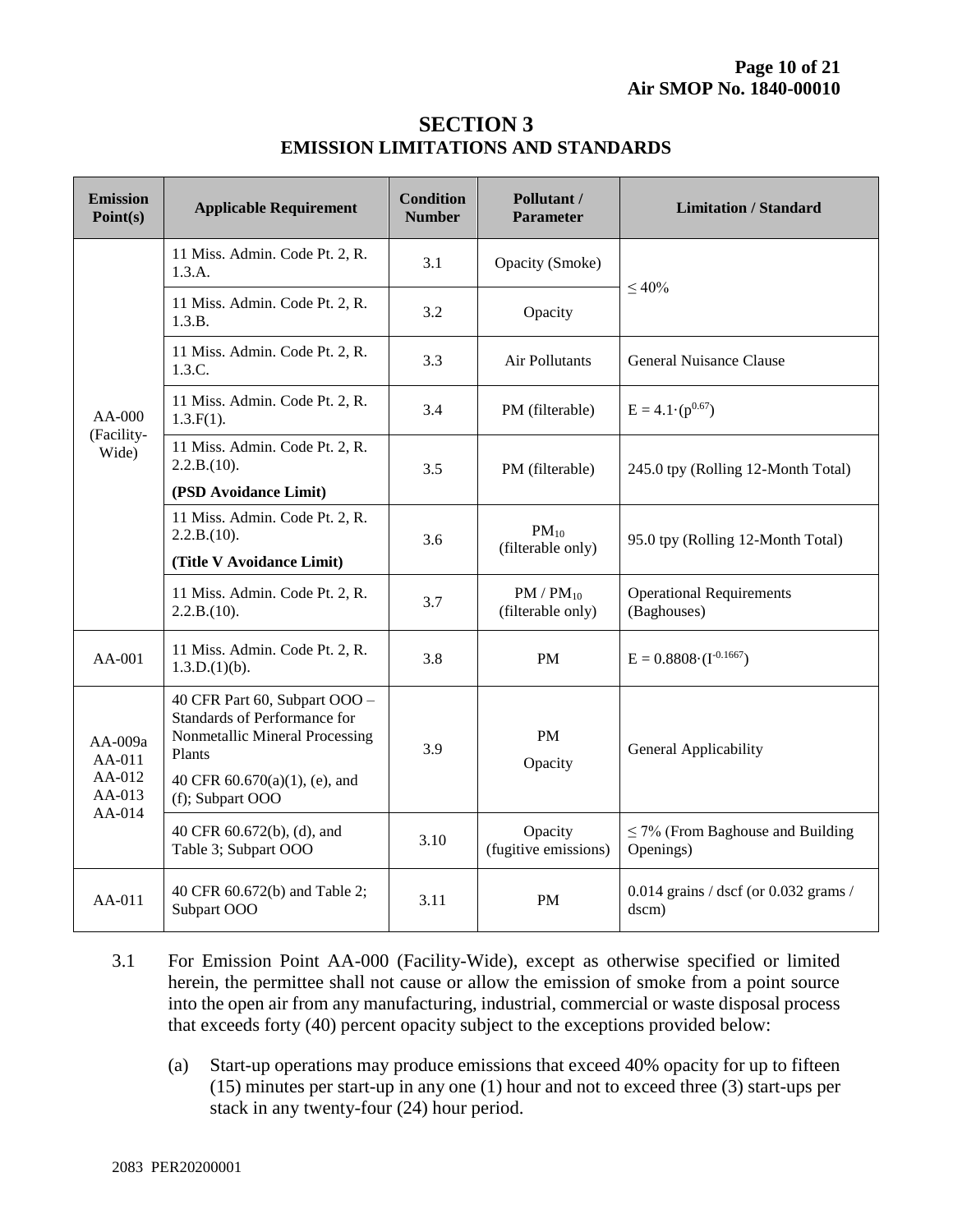(b) Emissions resulting from soot blowing operations (i.e. ash removal) shall be permitted provided such emissions do not exceed sixty (60) percent opacity and provided further that the aggregate duration of such emissions during any twentyfour (24) hour period does not exceed ten (10) minutes per billion BTU gross heating value of fuel in any one (1) hour.

(Ref.: 11 Miss. Admin. Code Pt. 2, R. 1.3.A.)

3.2 For Emission Point AA-000 (Facility-Wide), except as otherwise specified or limited herein, the permittee shall not cause or allow the discharge into the ambient air from any point source any air contaminant of such opacity as to obscure an observer's view to a degree in excess of 40% opacity equivalent to that provided in Condition 3.A.1. This shall not apply to vision obscuration caused by uncombined water droplets.

(Ref.: 11 Miss. Admin. Code Pt. 2, R. 1.3.B.)

- 3.3 For Emission Point AA-000 (Facility-Wide), the permittee shall not cause or allow the emission of particles or any contaminants in sufficient amounts or of such duration from any process as to be injurious to humans, animals, plants, or property, or to be a public nuisance, or create a condition of air pollution.
	- (a) The permittee shall not cause or permit the handling, transporting, or storage of any material in a manner, which allows or may allow unnecessary amounts of particulate matter to become airborne.
	- (b) When dust, fumes, gases, mist, odorous matter, vapors, or any combination thereof escape from a building or equipment in such a manner and amount as to cause a nuisance to property other than that from which it originated or to violate any other provision of 11 Miss. Admin. Code Pt. 2, Ch. 1, the Commission may order such corrected in a way that all air and gases or air and gas-borne material leaving the building or equipment are controlled or removed prior to discharge to the open air.

(Ref.: 11 Miss. Admin. Code Pt. 2, R. 1.3.C.)

3.4 For Emission Point AA-000 (Facility-Wide), except as otherwise specified herein, the permittee shall not cause or allow the emission of particulate matter (PM) in total quantities in any one (1) hour from any manufacturing process (which includes any associated stacks, vents, outlets, or combination thereof) to exceed the amount determined by the relationship:

$$
\mathbf{E} = 4.1 \cdot (\mathbf{p}^{0.67})
$$

Where "**E**" is the emission rate in pounds per hour and "**p**" is the process weight input in tons per hour. Conveyor discharge of coarse solid matter may be allowed if no nuisance is created beyond the property boundary where the discharge occurs.

(Ref.: 11 Miss. Admin. Code Pt. 2, R. 1.3.F.(1).)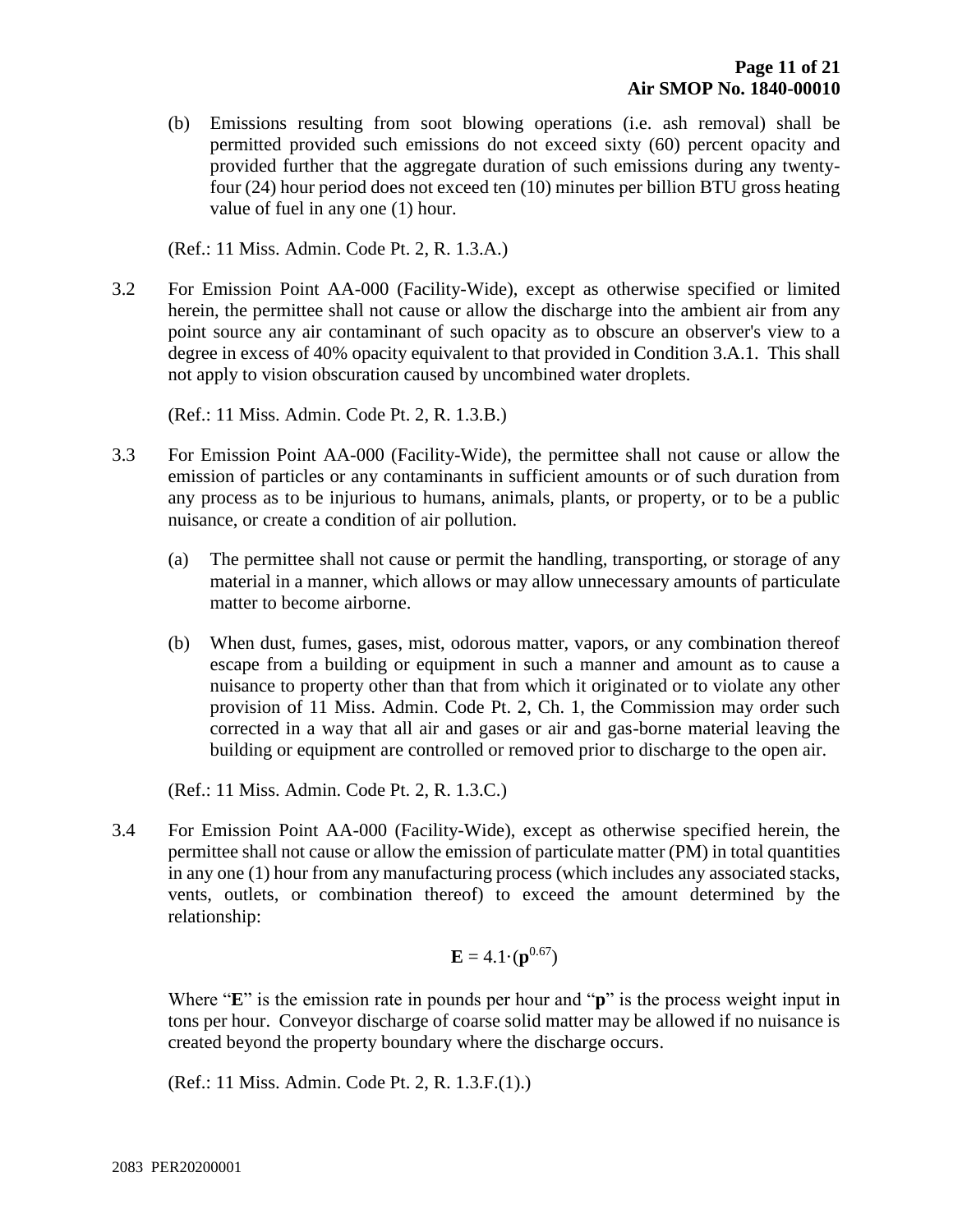3.5 For Emission Point AA-000 (Facility-Wide), the permittee shall limit the total emission of filterable particulate matter (PM) to no more than 245.0 tons per year (tpy) based on a rolling 12-month total.

(Ref.: 11 Miss. Admin. Code Pt. 2, R. 2.2.B.(10). – PSD Avoidance Limit)

3.6 For Emission Point AA-000 (Facility-Wide), the permittee shall limit the total emission of filterable PM less than 10 microns ( $\mu$ m) in diameter (PM<sub>10</sub>; filterable only) to no more than 95.0 tpy based on a rolling 12-month total.

(Ref.: 11 Miss. Admin. Code Pt. 2, R. 2.2.B.(10). – Title V Avoidance Limit)

3.7 For Emission Point AA-000 (Facility-Wide), the permittee shall operate each baghouse at all times the corresponding process equipment is in active operation. During any period in which a baghouse is non-operational and/or fails, the permittee shall take actions as expeditiously as possible to bring the baghouse back to normal operation or cease operations from the process equipment that is directly associated with the corresponding baghouse.

(Ref.: 11 Miss. Admin. Code Pt. 2, R. 2.2.B.(10).)

3.8 For Emission Point AA-001, the maximum permissible emission of ash and/or particulate matter (PM) from a fossil fuel burning installation equal to or greater than ten (10) million BTU (MMBTU) per hour heat input but less than 10,000 MMBTU per hour heat input shall not exceed an emission rate as determined by the following relationship:

 $E = 0.8808 \cdot (\mathbf{I}^{0.1667})$ 

where "**E**" is the emission rate in pounds per MMBTU per hour heat input and "**I**" is the heat input in MMBTU per hour.

(Ref.: 11 Miss. Admin. Code Pt. 2, R. 1.3.D.(1)(b).)

3.9 For Emission Points AA-009a, AA-011, AA-012, AA-013, and AA-014, the permittee is subject to and shall comply with all applicable requirements found in 40 CFR Part 60, Subpart OOO – Standards of Performance for Nonmetallic Mineral Processing Plants and 40 CFR Part 60, Subpart A – General Provisions (as required in Table 1 of Subpart OOO).

(Ref.: 40 CFR 60.670(a)(1), (e), and (f); Subpart OOO)

3.10 For Emission Points AA-009a, AA-011, AA-012, AA-013, and AA-014, the permittee shall not cause or allow to be discharged into the atmosphere fugitive gases from a baghouse and/or an opening from a building that either contains an applicable operation or any transfer point on a conveyor belt that exceeds seven (7) percent opacity.

For the purpose of this permit, truck dumping into any screening operation, feed hopper, or crusher is exempt from the noted opacity standard.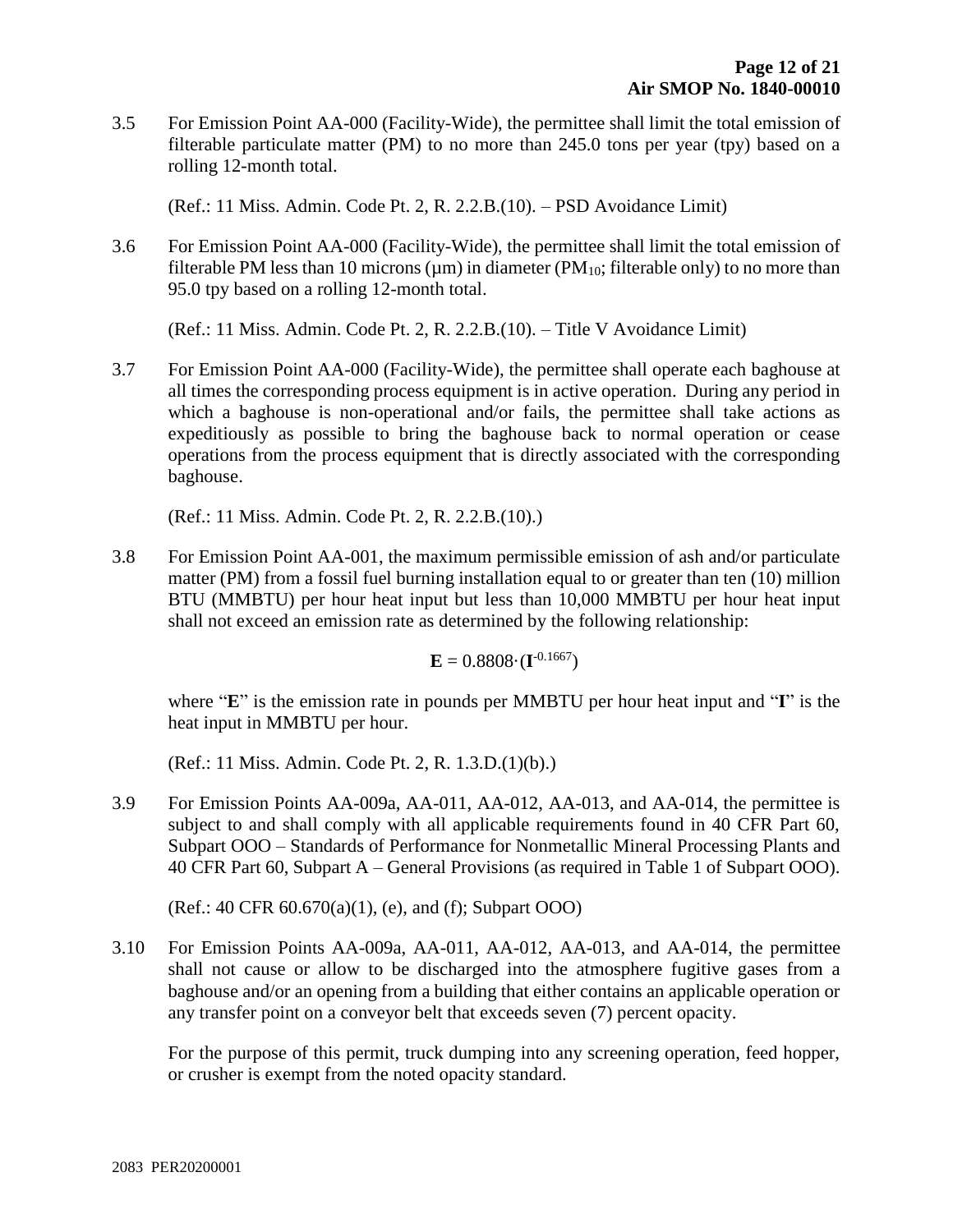(Ref.: 40 CFR 60.672(b), (d), and Table 3; Subpart OOO)

3.11 For Emission Point AA-011, the permittee shall limit the direct emission of PM from the baghouse to no more than 0.014 grains per dry standard cubic foot (gr./dscf) [or 0.032 grams per dry standard cubic meter (g./dscm)].

(Ref.: 40 CFR 60.672(b) and Table 2; Subpart OOO)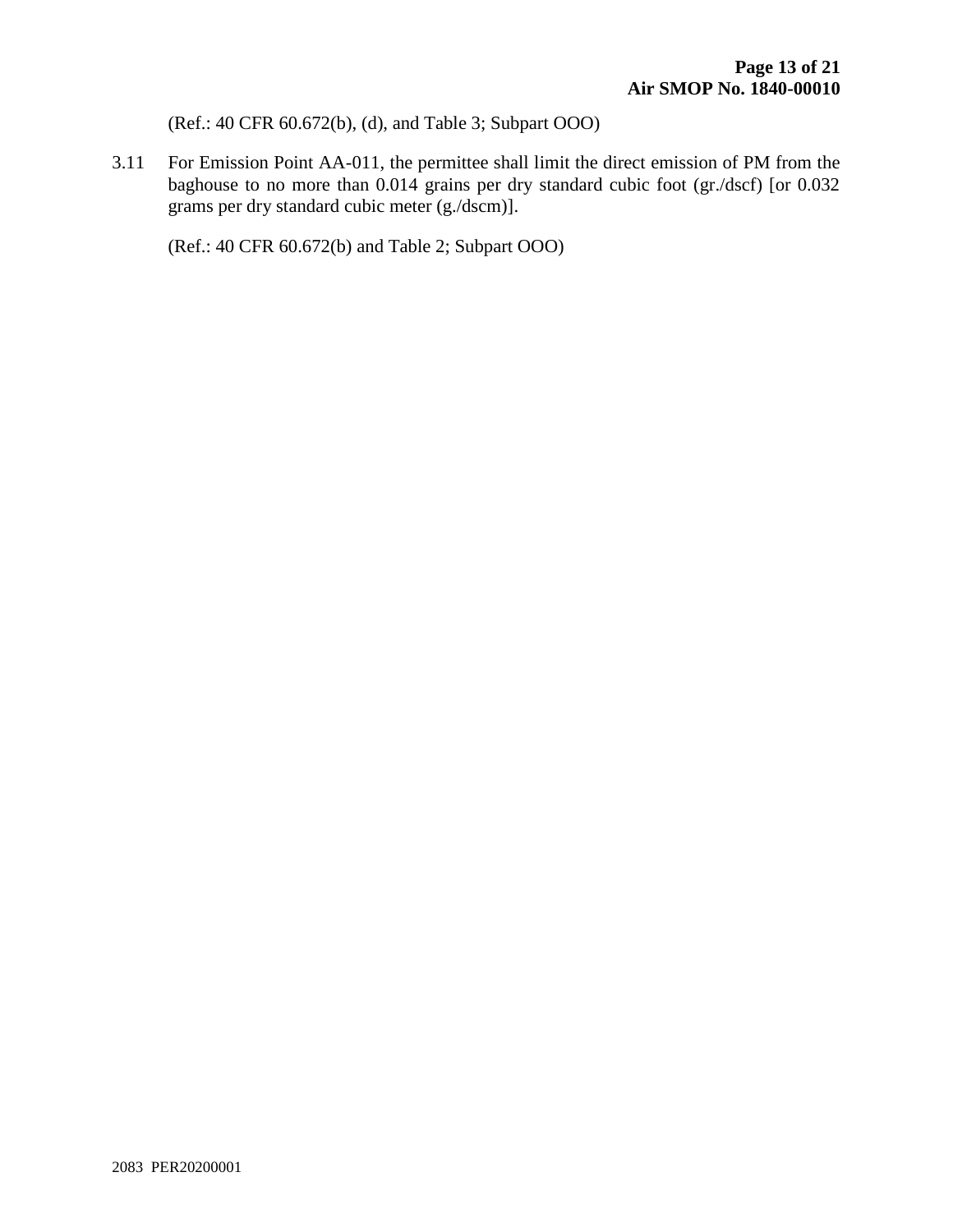## **SECTION 4 WORK PRACTICE STANDARDS**

#### THIS SECTION WAS INTENTIONALLY LEFT BLANK BECAUSE NO WORK PRACTICE STANDARDS APPLY TO THIS PERMIT ACTION.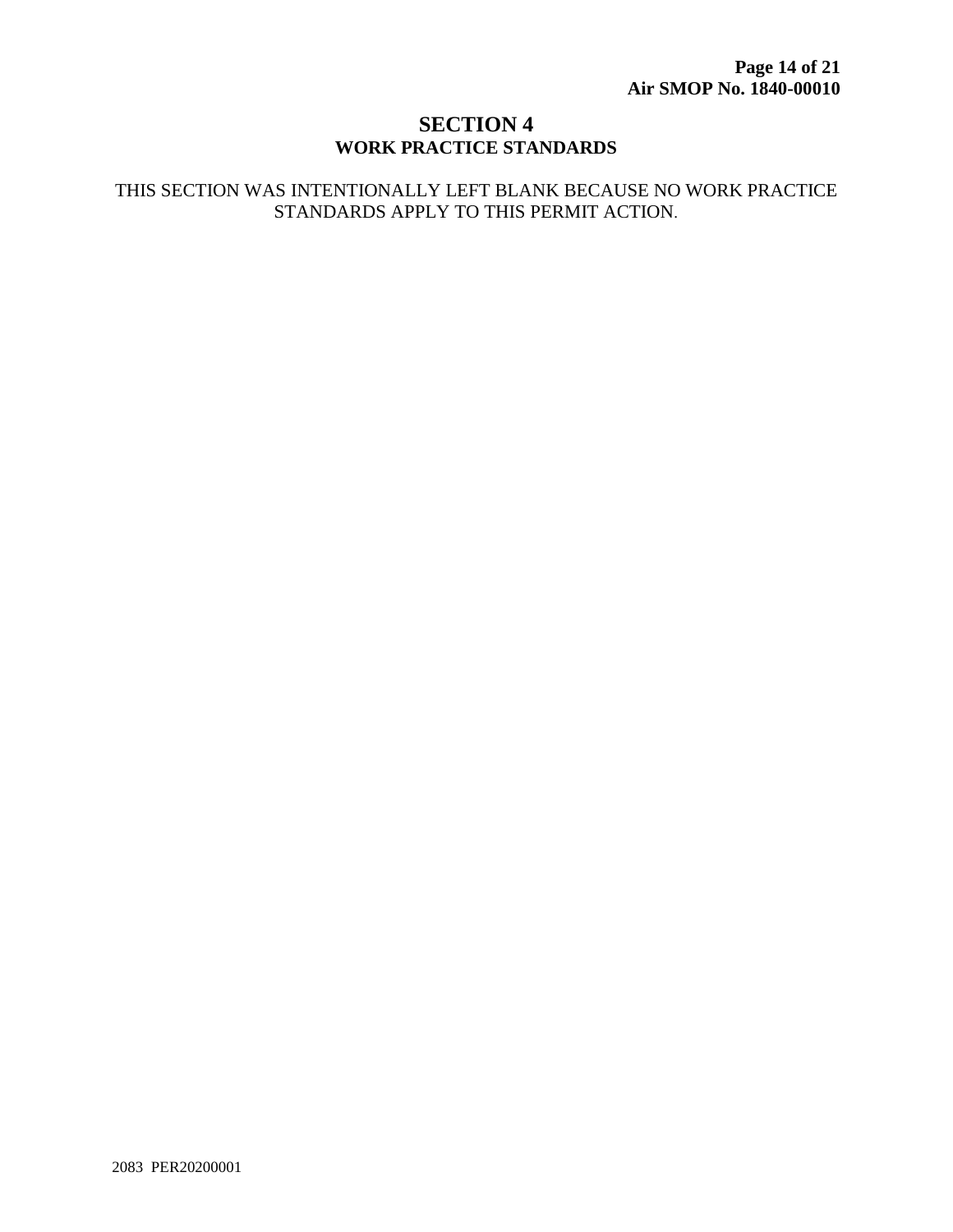## **SECTION 5 MONITORING AND RECORDKEEPING REQUIREMENTS**

| <b>Emission</b><br>Point(s)                                 | <b>Applicable Requirement</b>                 | <b>Condition</b><br><b>Number</b> | Pollutant /<br><b>Parameter</b>     | <b>Monitoring / Recordkeeping Requirement</b>                            |
|-------------------------------------------------------------|-----------------------------------------------|-----------------------------------|-------------------------------------|--------------------------------------------------------------------------|
| $AA-000$                                                    | 11 Miss. Admin. Code Pt. 2, R.<br>2.9.        | 5.1                               | Recordkeeping                       | Maintain Records for a Minimum of Five (5)<br>Years                      |
|                                                             | 11 Miss. Admin. Code Pt. 2, R.<br>2.2.B.(11). | 5.2                               | $PM / PM_{10}$<br>(filterable only) | Calculate and Monitor Emissions (Monthly<br>and Rolling 12-Month Totals) |
|                                                             |                                               | 5.3                               |                                     | Perform a Monthly Inspection on Each<br>Baghouse                         |
|                                                             |                                               |                                   |                                     | Monitor Periods of Baghouse Non-Operation<br>(Monthly)                   |
|                                                             |                                               | 5.4                               |                                     | Monitor the Differential Pressure Drop for<br>Each Baghouse (Weekly)     |
|                                                             |                                               | 5.5                               | <b>Bentonite Clay</b><br>Processed  | Monitor the Overall Throughput (Monthly<br>and Rolling 12-Month Total)   |
| AA-002<br>through<br>AA-010<br>AA-012<br>$AA-013$<br>AA-014 | 11 Miss. Admin. Code Pt. 2, R.<br>2.2.B.(11). | 5.6                               | Opacity                             | Perform a Quarterly Visible Emission<br>Observation                      |
| AA-001                                                      | 11 Miss. Admin. Code Pt. 2, R.<br>2.2.B.(11). | 5.7                               | $PM / PM_{10}$<br>(filterable only) | <b>Conduct Routine Performance Testing</b>                               |
| $AA-011$                                                    | 40 CFR 60.674(c); Subpart<br>000              | 5.8                               | Opacity                             | Perform a Quarterly Visible Emission<br>Inspection                       |

5.1 For Emission Point AA-000 (Facility-Wide), the permittee shall retain all required records, monitoring data, supporting information, and reports for a period of at least five (5) years from the date of the monitoring sample, measurement, report, or application. Supporting information includes all calibration and maintenance records, all original strip-chart recordings or other data from continuous monitoring instrumentation, and copies of all reports required by this permit. Copies of such records shall be submitted to the MDEQ as required by "Applicable Rules and Regulations" of this permit upon request.

(Ref.: 11 Miss. Admin. Code Pt. 2, R. 2.9.)

5.2 For Emission Point AA-000 (Facility-Wide), the permittee shall calculate and record the total emission of PM and PM<sup>10</sup> (filterable only) in tons both of a monthly and rolling 12 month total basis.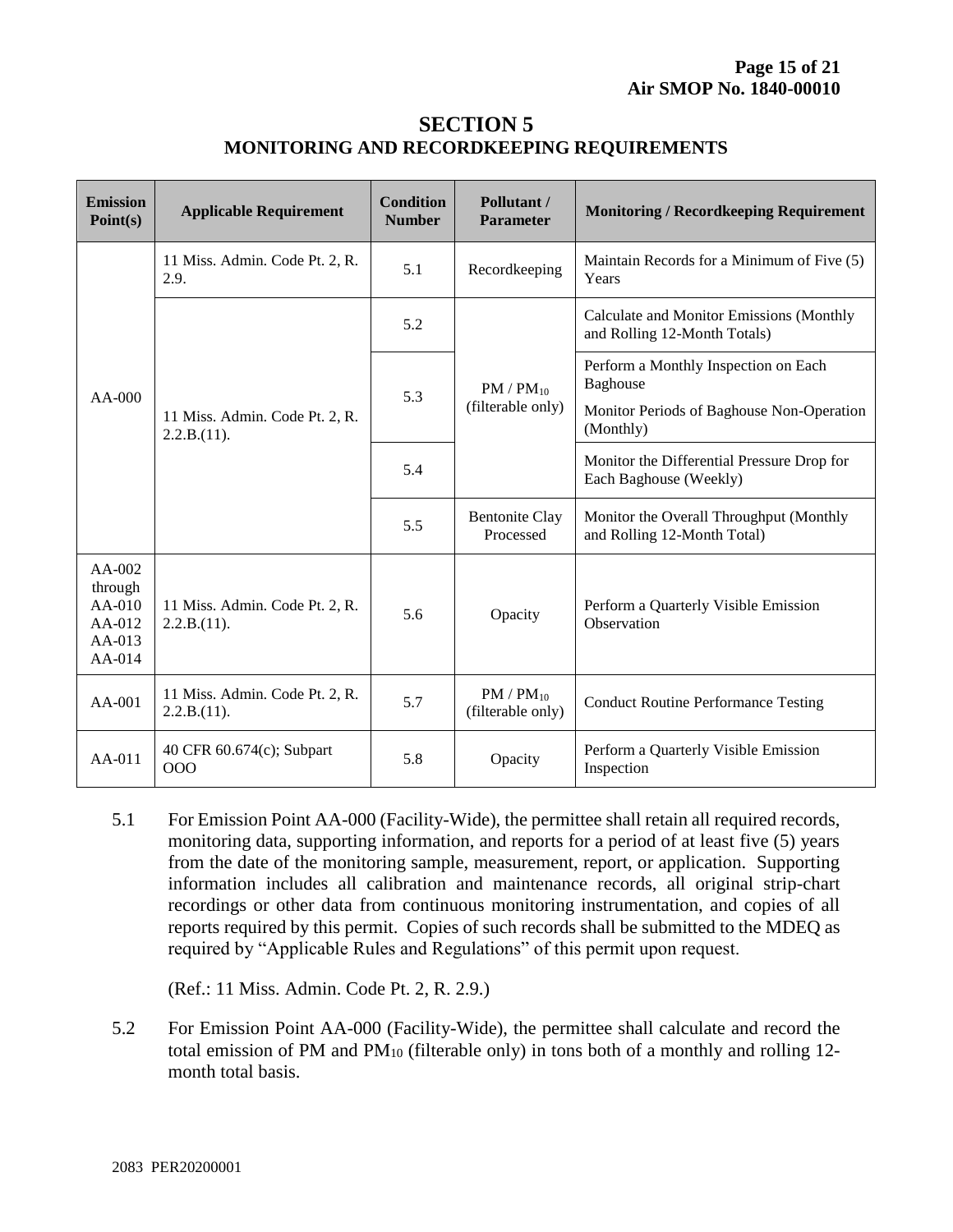Unless otherwise specified herein, the permittee shall include all reference data utilized to validate the calculated emissions (e.g. operational data, applicable emission factors, engineering judgement determinations, manufacturer's guarantees, stack test results, etc.).

(Ref.: 11 Miss. Admin. Code Pt. 2, R. 2.2.B.(11).)

5.3 For Emission Point AA-000 (Facility-Wide), the permittee shall perform and record an inspection that evaluates the performance capability of each baghouse on a monthly basis. If a problem is noted during an inspection of a baghouse, the permittee shall perform the necessary maintenance to ensure operation as originally designed. Additionally, the permittee shall maintain on-site (to the extent practicable) sufficient components as is necessary to repair a baghouse.

The permittee shall maintain documentation that details the date / time each inspection is performed, any noted problem that is experienced, and any maintenance (either corrective or preventative) performed to return a baghouse to operation as originally designed. Additionally, the permittee shall monitor and record each period of time (including the date and duration) in which a baghouse is non-operational during the active operation of the corresponding process unit on a monthly basis.

(Ref.: 11 Miss. Admin. Code Pt. 2, R. 2.2.B.(11).)

5.4 For Emission Point AA-000 (Facility-Wide), the permittee shall monitor and record the differential pressure drop (in inches of water) across each baghouse on a weekly basis during active corresponding operations. If a monitored recording is outside the differential pressure drop range either outlined by the manufacturer's specifications / recommendations or determined during a performance test (as applicable), the permittee shall perform and record the necessary maintenance to return the baghouse to normal operation.

Additionally, the permittee shall maintain documentation for each baghouse that details the specified / recommended differential pressure drop range specified by the respective manufacturer.

(Ref.: 11 Miss. Admin. Code Pt. 2, R. 2.2.B.(11).)

5.5 For Emission Point AA-000 (Facility-Wide), the permittee shall monitor and record the overall throughput of bentonite clay processed in tons both on a monthly and rolling 12 month total basis.

(Ref.: 11 Miss. Admin. Code Pt. 2, R. 2.2.B.(11).)

- 5.6 For Emission Points AA-002 through AA-010 and AA-012 through AA-014, the permittee shall perform a visible emissions test in accordance with the following requirements once every quarter calendar period:
	- (a) For each baghouse, the permittee shall conduct the visible emissions observation in accordance with EPA Test Method 22 (i.e. "Method 22") on the exhaust during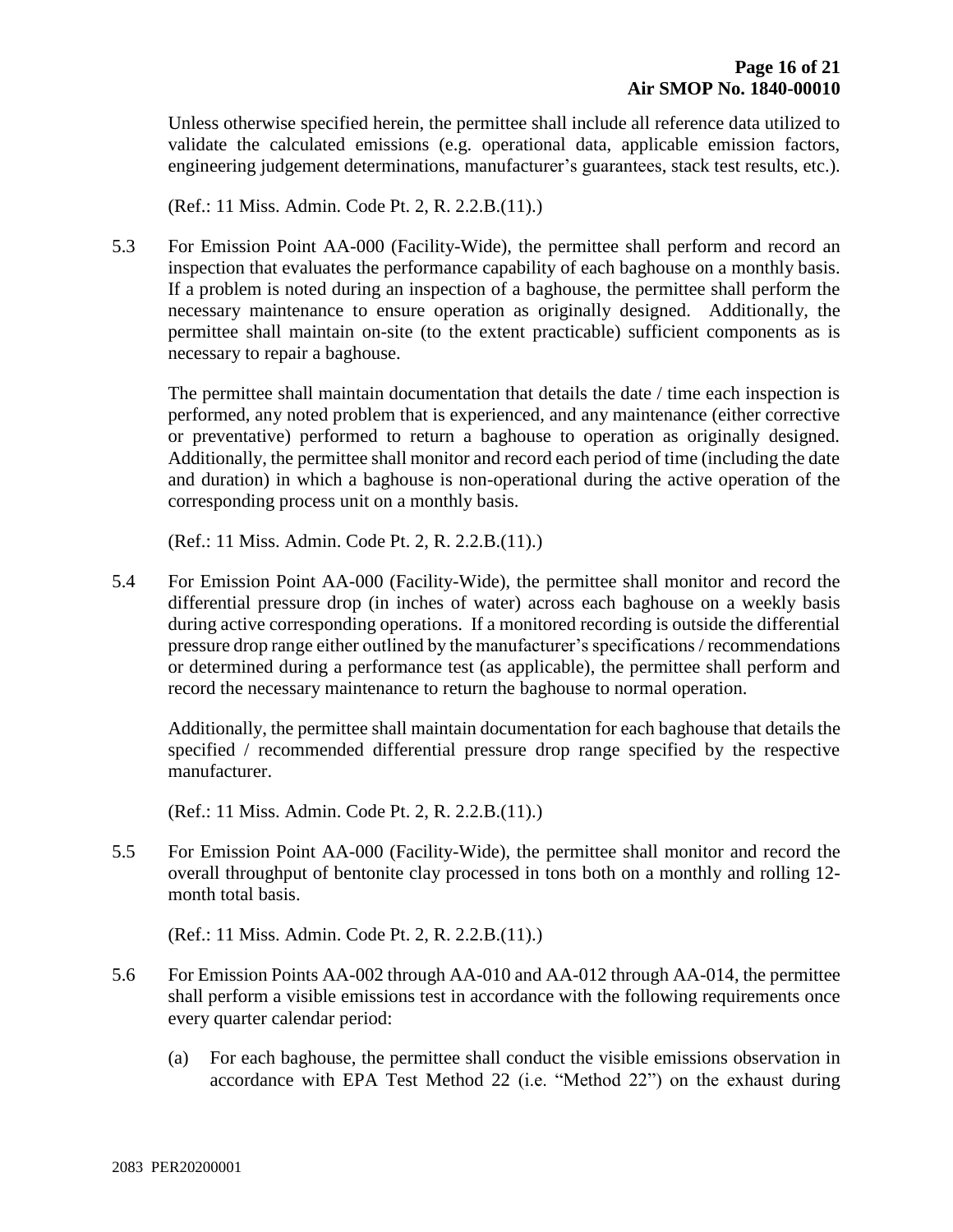daylight hours and active operation of the corresponding process equipment. The duration of each test shall be six (6) consecutive minutes at a minimum.

If visible emissions are detected during an observation, the permittee shall then immediately perform a visible emission evaluation (VEE) in accordance with EPA Test Method 9.

(b) For each building that encloses a grinding mill, screening operation, bucket elevator, belt conveyor, bagging operation, storage bin, or truck / railcar loading station, the permittee shall conduct a visible emissions observation in accordance with Method 22 for a minimum of six (6) consecutive minutes and during daylight hours while the applicable equipment contained within a corresponding building is operating.

An observation is considered successful if no visible emissions are observed. However, if any visible emissions are observed during an observation, the permittee shall initiate corrective action within twenty-four (24) hours to prevent fugitive emissions from escaping a building or baghouse.

(Ref.: 11 Miss. Admin. Code Pt. 2, R. 2.2.B.(11).)

- 5.7 For Emission Point AA-001, the permittee shall evaluate the respective emission of PM and  $PM_{10}$  (filterable only) by conducting routine performance stack testing once every five (5) years [and no later than sixty (60) months after the previously completed test] in accordance with the following requirements:
	- (a) Each performance test shall be conducted in accordance with an applicable EPAapproved test method or an applicable alternative test method approved by the EPA prior to the testing event.
	- (b) The permittee shall conduct a minimum of three (3) separate test runs for a performance test that shall each span a duration of one (1) hour.
	- (c) The permittee shall monitor and record the hourly bentonite clay throughput rate (in tons) for each run during a performance test.
	- (d) The permittee shall monitor and record the hourly usage of each fuel source combusted as well as the corresponding hourly heat input rate during a performance test.

Additionally, the permittee shall determine a differential pressure drop range across the baghouse (i.e. a minimum and maximum reading) during a performance test by continuously monitoring and recording the pressure drop during each test run.

(Ref.: 11 Miss. Admin. Code Pt. 2, R. 2.2.B.(11).)

5.8 For Emission Point AA-011, the permittee shall conduct a 30-minute visible emission inspection in accordance with EPA Test Method 22 (i.e. "Method 22") once every quarter calendar period while each baghouse is operating.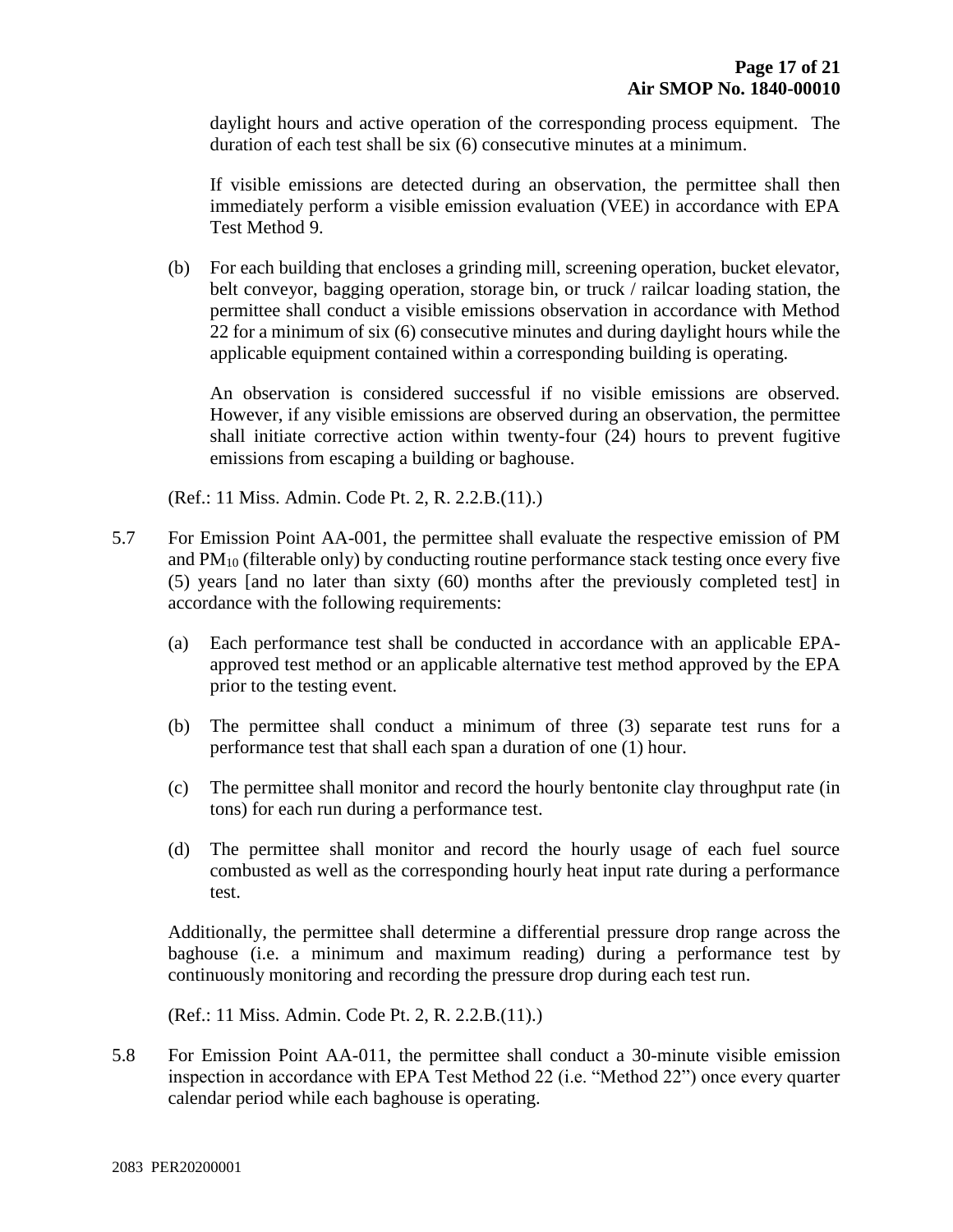The permittee may establish a different baghouse-specific success level for the visible emissions test (other than no visible emissions) by conducting a PM performance test simultaneously with a Method 22 test to determine what constitutes normal visible emissions from a corresponding baghouse when it is in compliance with an applicable PM concentration limitation. Upon determining the results, the revised visible emissions success level must be incorporated into the permit.

A test is considered successful if no visible emissions are observed. However, if any visible emissions are observed during an inspection, the permittee shall initiate corrective action within twenty-four (24) hours to either return a baghouse to normal operation or prevent fugitive emissions from escaping a building.

The permittee shall record each Method 22 test (including the date, time, and any corrective actions taken) in a logbook (in written or electronic format) maintained on-site that shall be made available to the MDEQ personnel upon request.

(Ref. 40 CFR 60.674(c); Subpart OOO)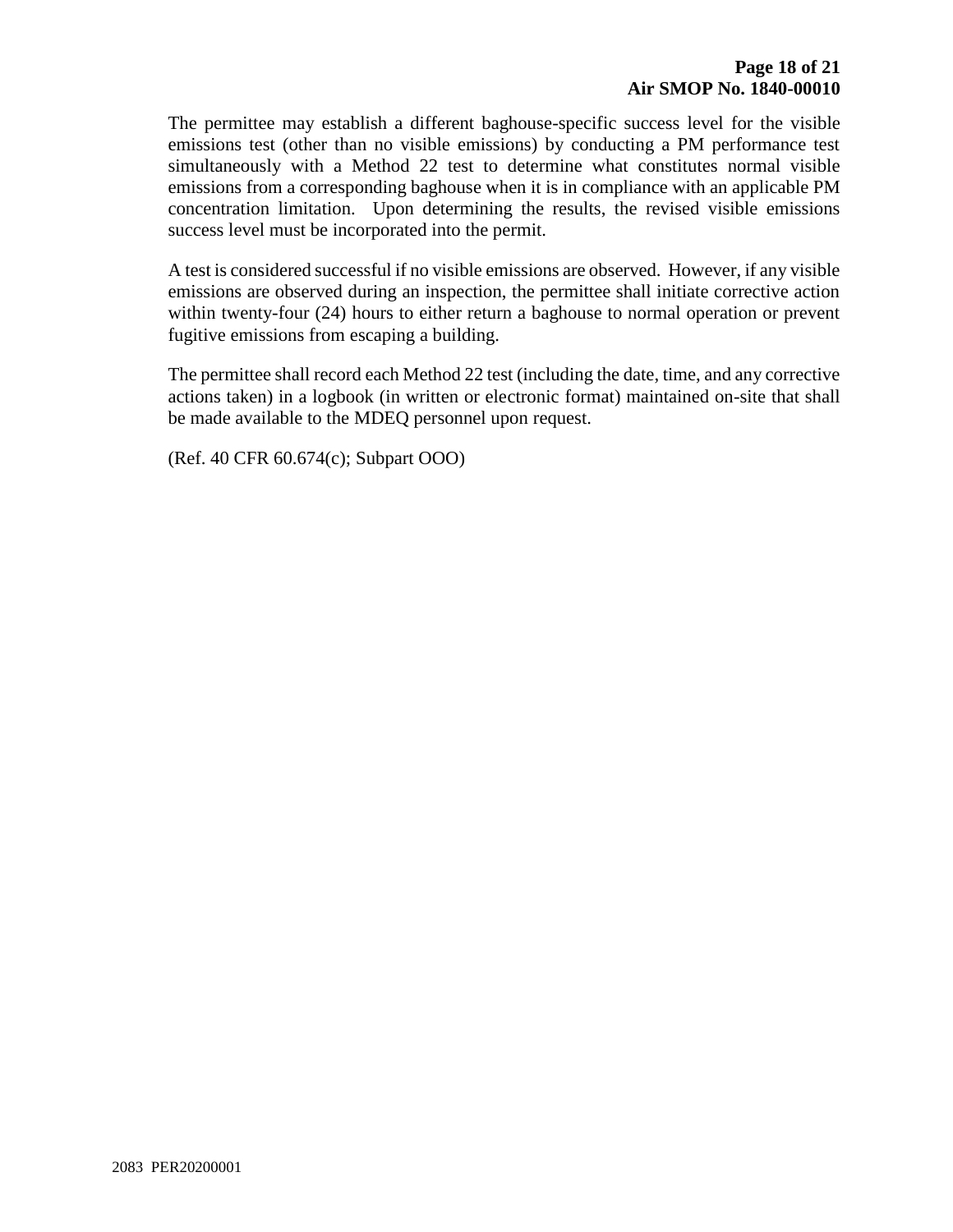| <b>Emission</b><br>Point(s) | <b>Applicable Requirement</b>                                       | <b>Condition</b><br><b>Number</b> | <b>Reporting Requirement</b>                                                    |
|-----------------------------|---------------------------------------------------------------------|-----------------------------------|---------------------------------------------------------------------------------|
| $AA-000$                    | 11 Miss. Admin. Code Pt. 2, R.<br>2.2.B.(11).                       | 6.1                               | Report Permit Deviations Within Five (5) Working<br>Days                        |
|                             |                                                                     | 6.2                               | Submit a Certified Annual Monitoring Report                                     |
|                             |                                                                     | 6.3                               | All Documents Submitted to MDEQ Shall be Certified<br>by a Responsible Official |
|                             | 40 CFR 60.670(d) and 60.676;<br>Subpart OOO                         | 6.4                               | Submit a Notification on the Replacement of Process<br>Equipment                |
| $AA-001$                    | 11 Miss. Admin. Code Pt. 2, R.<br>$2.2.B.(11)$ and R. $2.6.B.(5)$ . | 6.5                               | Submit a Performance Testing Protocol                                           |
|                             |                                                                     |                                   | Submit 10-Day Notification of Performance Testing<br>Event                      |
|                             | 11 Miss. Admin. Code Pt. 2, R.<br>2.2.B.(11).                       | 6.6                               | <b>Submit Performance Test Results</b>                                          |

## **SECTION 6 REPORTING REQUIREMENTS**

6.1 Except as otherwise specified herein, the permittee shall report all deviations from permit requirements (including those attributable to upsets), the probable cause of such deviations, and any corrective actions or preventive measures taken. The report shall be made within five (5) working days of the time the deviation began.

(Ref.: 11 Miss. Admin. Code Pt. 2, R. 2.2.B.(11).)

6.2 Except as otherwise specified herein, the permittee shall submit a certified annual monitoring report (AMR) postmarked no later than January 31 of each year for the preceding calendar year. If the permit was reissued or modified during the course of the preceding calendar year, the AMR shall address each version of the permit. All instances of deviations from permit requirements must be clearly identified in the report. Where no monitoring data is required to be reported and/or there are no deviations to report, the report shall contain the appropriate negative declaration.

Each AMR shall contain the following information (at a minimum):

- (a) The total emission of PM and  $PM_{10}$  in tons both on a monthly and rolling 12-month total basis;
- (b) The total throughput of bentonite clay processed in tons both a monthly and rolling 12-month total basis;
- (c) An outline of any maintenance action(s) performed on a baghouse and any periods of time (including the date and duration) in which a baghouse was not operational / not utilized during the active operation of the corresponding process unit;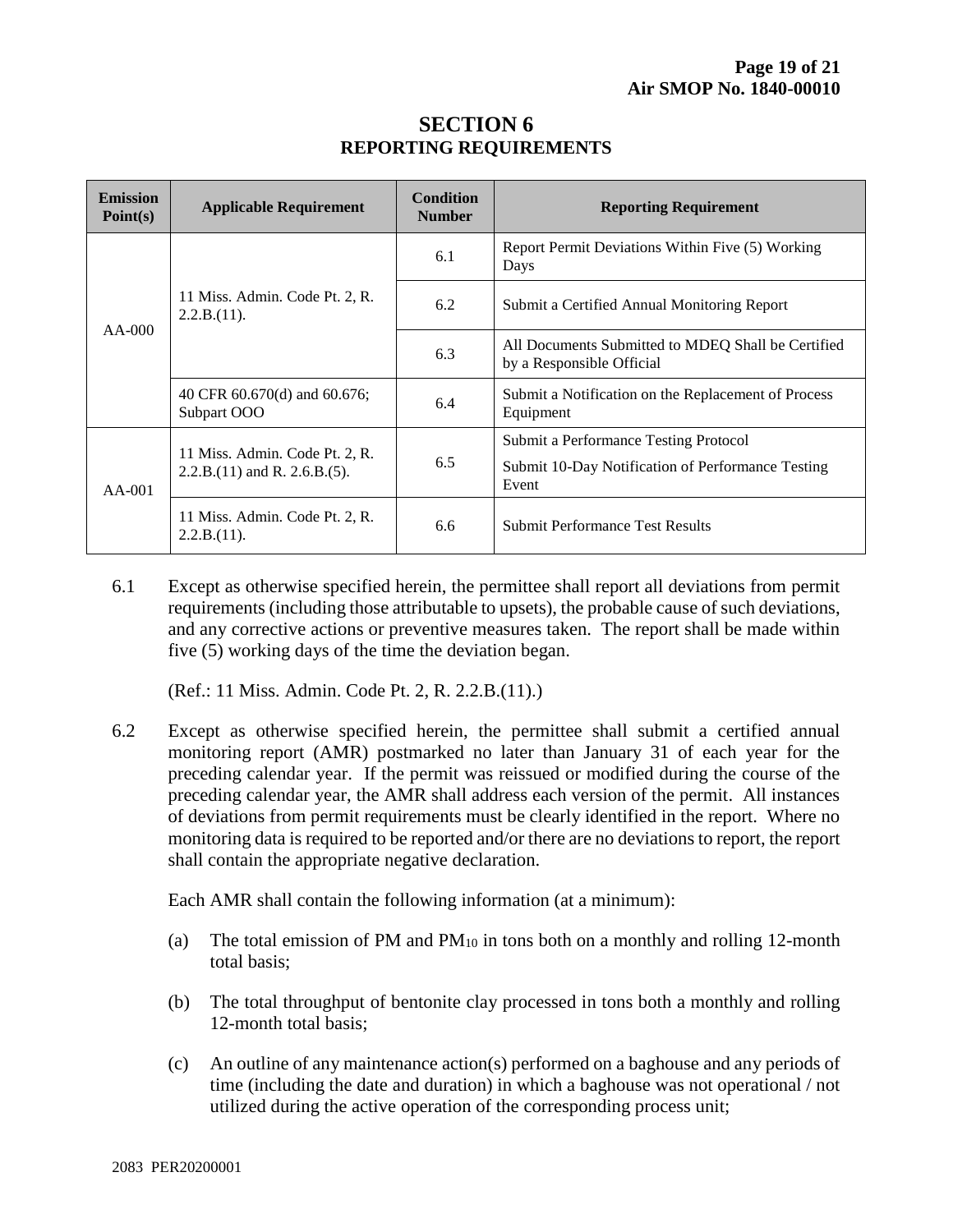(Ref.: 11 Miss. Admin. Code Pt. 2, R. 2.2.B.(11).)

6.3 Any document required by this permit to be submitted to the MDEQ shall contain a certification signed by a responsible official stating that, based on information and belief formed after reasonable inquiry, the statements and information in the document are true, accurate and complete.

(Ref.: 11 Miss. Admin. Code Pt. 2, R. 2.2.B.(11).)

- 6.4 For Emission Point AA-000 (Facility-Wide), the permittee shall submit a written notification to the MDEQ on the following information about both any existing process unit replaced and the corresponding replacement equipment no later than fifteen (15) days after the actual replacement occurs:
	- (a) For a crusher, grinding mill, bucket elevator, bagging operation, or enclosed truck or railcar loading station:
		- (1) The rated capacity in tons per hour of the existing facility being replaced; and
		- (2) The rated capacity in tons per hour of the replacement equipment.
	- (b) For a screening operation:
		- (1) The width of the existing belt being replaced; and
		- (2) The width of the replacement conveyor belt.
	- (c) For a conveyor belt:
		- (1) The width of the existing belt being replaced; and
		- (2) The width of the replacement conveyor belt.
	- (d) For a storage bin:
		- (1) The rated capacity in tons of the existing storage bin being replaced; and
		- (2) The rated capacity in tons of replacement storage bins.

(Ref.: 40 CFR 60.670(d) and 60.676(a); Subpart OOO)

6.5 For Emission Point AA-001, the permittee shall submit a written performance test protocol for any testing required by this permit that details the procedures and test methods to be implemented during the actual testing event no later than thirty (30) days prior to the intended testing date.

The permittee shall notify the MDEQ in writing at least ten (10) days prior to the intended testing date so that a representative from the MDEQ may be afforded the opportunity to observe the stack testing.